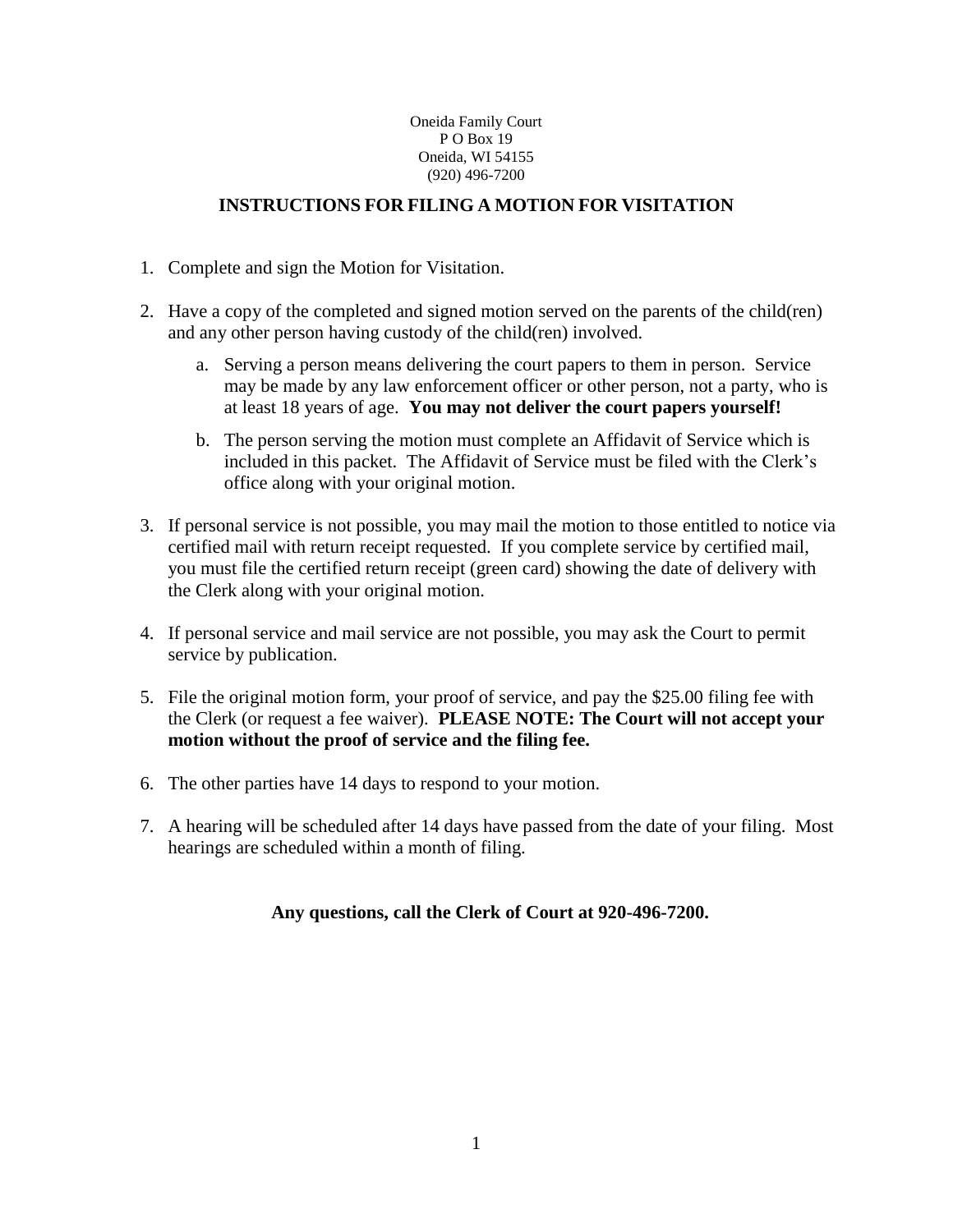Oneida Family Court PO Box 19 Oneida, WI 54155 (920) 496-7200

| <b>ONEIDA FAMILY COURT</b>                                                                                                                             |                                                                                        |  |  |  |  |
|--------------------------------------------------------------------------------------------------------------------------------------------------------|----------------------------------------------------------------------------------------|--|--|--|--|
|                                                                                                                                                        |                                                                                        |  |  |  |  |
| $\overline{\phantom{a}}$<br><b>Petitioner(s)</b><br>$\mathbf{v}$ .                                                                                     | Case No: 2008                                                                          |  |  |  |  |
| and                                                                                                                                                    |                                                                                        |  |  |  |  |
| $\overline{\phantom{a}}$<br><b>Respondents</b>                                                                                                         |                                                                                        |  |  |  |  |
|                                                                                                                                                        | <b>MOTION FOR VISITATION RIGHTS</b>                                                    |  |  |  |  |
| visitation rights to the above named child(ren).                                                                                                       | Pursuant to Oneida Code of Laws Chapter 705, Petitioner seeks to be awarded reasonable |  |  |  |  |
| 1. Petitioner is interested as:<br>Maternal grandparent(s).<br>Paternal grandparent(s).<br>Great-grandparent(s).<br>$Stepparent(s)$ .<br>relationship. | Person(s) who has/have maintained a relationship similar to parent-child               |  |  |  |  |
|                                                                                                                                                        | 2. Petitioner's current address is (city, state, zip): _________________________       |  |  |  |  |

3. Petitioner's phone number:  $\frac{1}{\sqrt{1-\frac{1}{2}}}\cdot$ 

4. Petitioner's date of birth: \_\_\_\_\_\_\_\_\_\_\_\_\_\_\_\_\_\_\_.

- 5. Petitioner is:
	- Oneida tribal member.
	- Tribal member at another tribe ( \_\_\_\_\_\_\_\_\_\_\_\_\_\_\_\_\_\_\_\_\_\_\_\_\_\_\_\_\_\_ ). Non-Indian.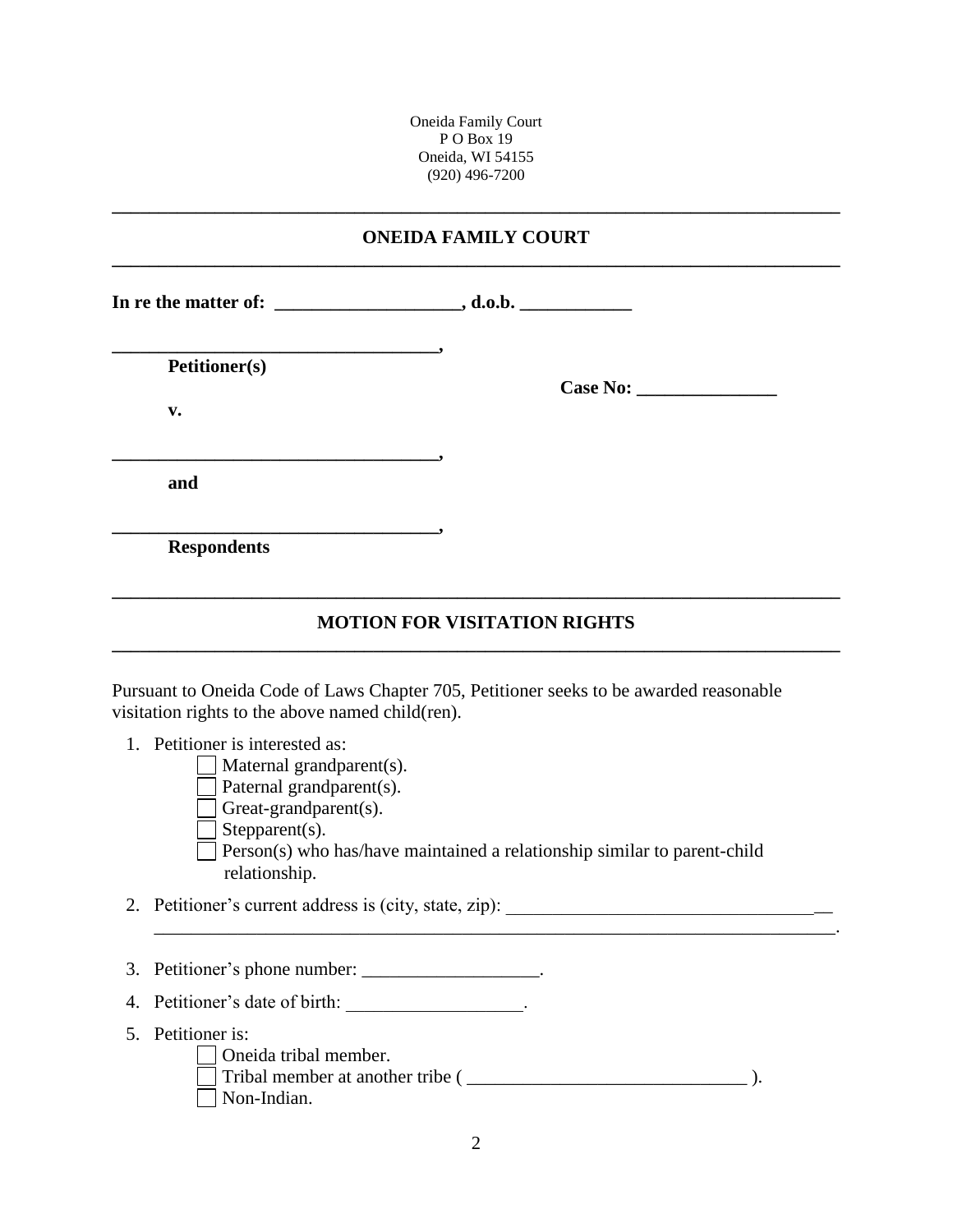Oneida Family Court P O Box 19 Oneida, WI 54155 (920) 496-7200

| 6. The Petitioner(s) believes that it is in the child(ren)'s best interest that the Court grant the |
|-----------------------------------------------------------------------------------------------------|
| Petitioner(s) reasonable visitation with the above child(ren) for the following reasons:            |

\_\_\_\_\_\_\_\_\_\_\_\_\_\_\_\_\_\_\_\_\_\_\_\_\_\_\_\_\_\_\_\_\_\_\_\_\_\_\_\_\_\_\_\_\_\_\_\_\_\_\_\_\_\_\_\_\_\_\_\_\_\_\_\_\_\_\_\_\_\_\_\_\_ \_\_\_\_\_\_\_\_\_\_\_\_\_\_\_\_\_\_\_\_\_\_\_\_\_\_\_\_\_\_\_\_\_\_\_\_\_\_\_\_\_\_\_\_\_\_\_\_\_\_\_\_\_\_\_\_\_\_\_\_\_\_\_\_\_\_\_\_\_\_\_\_\_

\_\_\_\_\_\_\_\_\_\_\_\_\_\_\_\_\_\_\_\_\_\_\_\_\_\_\_\_\_\_\_\_\_\_\_\_\_\_\_\_\_\_\_\_\_\_\_\_\_\_\_\_\_\_\_\_\_\_\_\_\_\_\_\_\_\_\_\_\_\_\_\_\_

 $\mathcal{L}_\mathcal{L} = \mathcal{L}_\mathcal{L} = \mathcal{L}_\mathcal{L} = \mathcal{L}_\mathcal{L} = \mathcal{L}_\mathcal{L} = \mathcal{L}_\mathcal{L} = \mathcal{L}_\mathcal{L} = \mathcal{L}_\mathcal{L} = \mathcal{L}_\mathcal{L} = \mathcal{L}_\mathcal{L} = \mathcal{L}_\mathcal{L} = \mathcal{L}_\mathcal{L} = \mathcal{L}_\mathcal{L} = \mathcal{L}_\mathcal{L} = \mathcal{L}_\mathcal{L} = \mathcal{L}_\mathcal{L} = \mathcal{L}_\mathcal{L}$ 

 $\mathcal{L}_\mathcal{L} = \mathcal{L}_\mathcal{L} = \mathcal{L}_\mathcal{L} = \mathcal{L}_\mathcal{L} = \mathcal{L}_\mathcal{L} = \mathcal{L}_\mathcal{L} = \mathcal{L}_\mathcal{L} = \mathcal{L}_\mathcal{L} = \mathcal{L}_\mathcal{L} = \mathcal{L}_\mathcal{L} = \mathcal{L}_\mathcal{L} = \mathcal{L}_\mathcal{L} = \mathcal{L}_\mathcal{L} = \mathcal{L}_\mathcal{L} = \mathcal{L}_\mathcal{L} = \mathcal{L}_\mathcal{L} = \mathcal{L}_\mathcal{L}$ 

7. The Petitioner(s) request the following visitation schedule with the above named child(ren):

\_\_\_\_\_\_\_\_\_\_\_\_\_\_\_\_\_\_\_\_\_\_\_\_\_\_\_\_\_\_\_\_\_\_\_\_\_\_\_\_\_\_\_\_\_\_\_\_\_\_\_\_\_\_\_\_\_\_\_\_\_\_\_\_\_\_\_\_\_\_\_\_\_

8. The child(ren) is/are currently residing with:

9. The name, address and phone number of the child(ren)'s mother is:  $\frac{1}{\sqrt{1-\frac{1}{n}}}\left| \frac{1}{n} \right|$ 

a. The child(ren)'s mother is: Oneida tribal member. Tribal member at another tribe ( \_\_\_\_\_\_\_\_\_\_\_\_\_\_\_\_\_\_\_\_\_\_\_\_\_\_\_\_\_\_ ). Non-Indian.

\_\_\_\_\_\_\_\_\_\_\_\_\_\_\_\_\_\_\_\_\_\_\_\_\_\_\_\_\_\_\_\_\_\_\_\_\_\_\_\_\_\_\_\_\_\_\_\_\_\_\_\_\_\_\_\_\_\_\_\_\_\_\_\_\_\_\_\_\_\_\_\_\_.

10. The name, address and phone number of the child(ren)'s father is:

| a. The child (ren)'s father is:<br>$\Box$ Oneida tribal member.              |  |
|------------------------------------------------------------------------------|--|
| $\Box$ Tribal member at another tribe ( $\Box$<br>$\blacksquare$ Non-Indian. |  |
| 11. Does anyone else have legal rights to custody of the child (ren)?        |  |

\_\_\_\_\_\_\_\_\_\_\_\_\_\_\_\_\_\_\_\_\_\_\_\_\_\_\_\_\_\_\_\_\_\_\_\_\_\_\_\_\_\_\_\_\_\_\_\_\_\_\_\_\_\_\_\_\_\_\_\_\_\_\_\_\_\_\_\_\_\_\_\_\_.

| $\mathbf{r}$ is only that there is a second to the control of the third $(\mathbf{r}, \mathbf{r})$ . |  |  |
|------------------------------------------------------------------------------------------------------|--|--|
| <sup><math>\frac{1}{2}</math></sup> Yes. If yes, who:                                                |  |  |
|                                                                                                      |  |  |
|                                                                                                      |  |  |
|                                                                                                      |  |  |

The Petitioner(s) asks the Court to set a hearing to determine the Petitioner(s)'s rights to visitation with the above named child(ren) as provided by law.

Dated this \_\_\_\_ day of\_\_\_\_\_\_\_\_\_\_\_\_\_\_**,** 20\_\_\_

\_\_\_\_\_\_\_\_\_\_\_\_\_\_\_\_\_\_\_\_\_\_\_\_\_\_\_\_\_\_\_\_\_\_\_\_\_\_\_ Petitioner(s) Signature